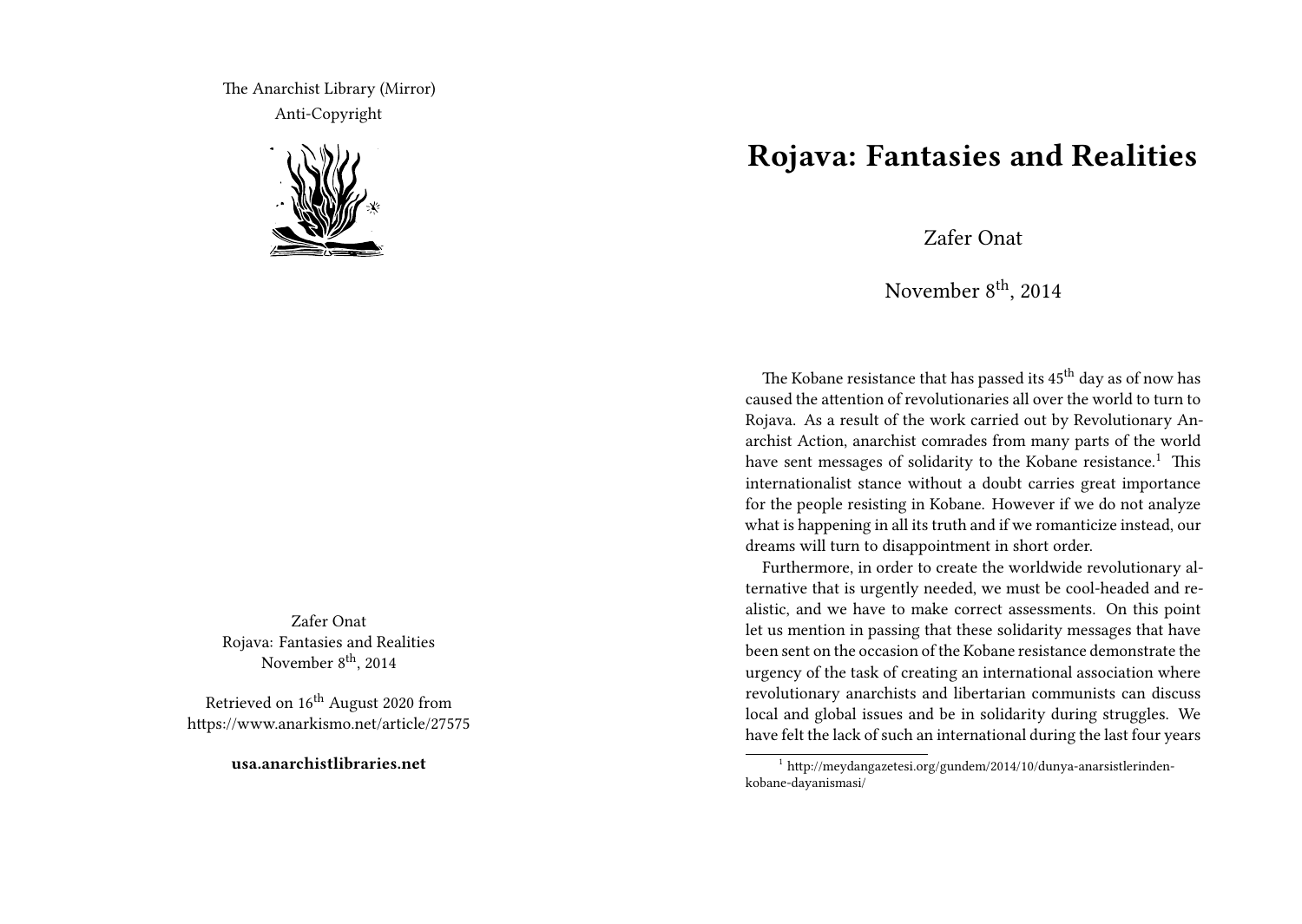when many social upheavals took place in many parts of the world — we at least felt this need during the uprising that took place in June 2013 in Turkey.

Today however we must discuss Rojava without illusions and base our analyses on the right axis. It is not very easy for a person to evaluate the developments that happen within the time frame they live in according only to what they see in that moment. Evidently, assessments made with minds clouded with feelings of being cornered and despair make it even harder for us to produce healthy answers.

Nowhere on the world today exists an effective revolutionary movement in our sense of the term or a strong class movement that can be a precursor of such a movement. The struggles that do emerge fade either through being violently repressed or by being drawn in to the system. It seems that because of this, just as in the case of an important part of Marxists and anarchists in Turkey, revolutionary organizations and individuals in various parts of the world are imbuing a meaning to the structure that has emerged in Rojava that is beyond its reality. Before all else, it is unfair for us to load the burden of our failure to create a revolutionary alternative in places we live and the fact that social opposition is largely co-opted in to the system on to the shoulders of the persons struggling in Rojava. That Rojava, where the economy is to a large extent agricultural, and is surrounded by imperialist blocs led on the one hand by Russia and on the other hand by the USA, repressive, reactionary and collaborator regimes in the area and brutal jihadist organizations like ISIS which have thrived in this environment. In that sense, it is equally problematic to attribute a mission to Rojava that is beyond what it is or what it can be or to blame those people engaged in a life and death struggle for expecting support from Coalition forces or not carrying out "a revolution to our liking".

First of all we must identify that the Rojava process has progressive features such as an important leap in the direction of women's liberation, that a secular, pro-social justice, pluralist democratic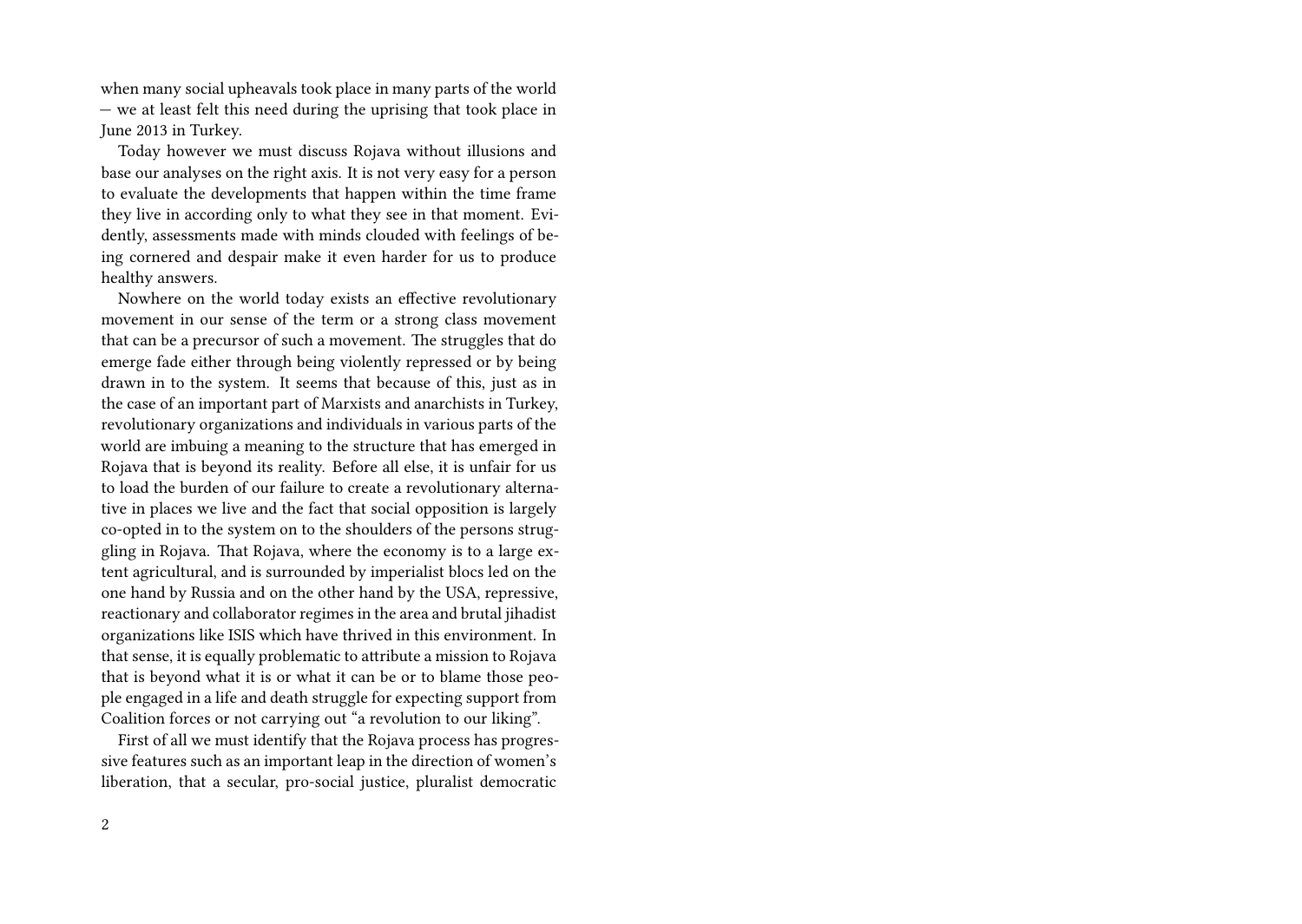structure is attempted to be constructed and that other ethnic and religious groups are given a part in the administration. However, the fact that the newly emerging structure does not aim at the elimination of private property, that is the abolition of classes, that the tribal system remains and that tribal leaders partake in the administration shows that the aim is not the removal of feudal or capitalist relations of production but is instead in their own words "the construction of a democratic nation".

We must also remember that the PYD is a part of the political structure led by Abdullah Ocalan for 35 years which aims at national liberation and the political limitations that all nationally oriented movements have apply to the PYD as well. Furthermore, the influence of elements that belong to the ruling class inside of the Kurdish movement is constantly increasing with the "solution process", especially in Turkey. On this point, it is helpful to examine the KCK Contract that defines the democratic confederalism that forms the basis of the political system in Rojava.<sup>2</sup> A few points in the introduction written by Ocalan deserve our attention:

"*This system is one that takes into account ethnic, religious and class differences on a social basis.*" (..) "*Three systems of law will apply in Kurdistan: EU law, unitary state law, democratic confederal law.*"

In summary, it is stated that class society will remain and there will be a federal political system compatible with the global system and the nation state. In concert with this, article 8 of the Contract, titled "Personal, Political Rights and Freedoms" defends private property and section C of article 10 titled "Basic Responsibilities" defines the constitutional basis of mandatory military service as it states "In the case of a war of legitimate defense, as a requirement of patriotism, there is the responsibility to actively join the defense of the homeland and basic rights and freedoms." While the

<sup>2</sup> http://tr.wikisource.org/wiki/KCK\_S%C3%B6zle%C5%9Fmesi